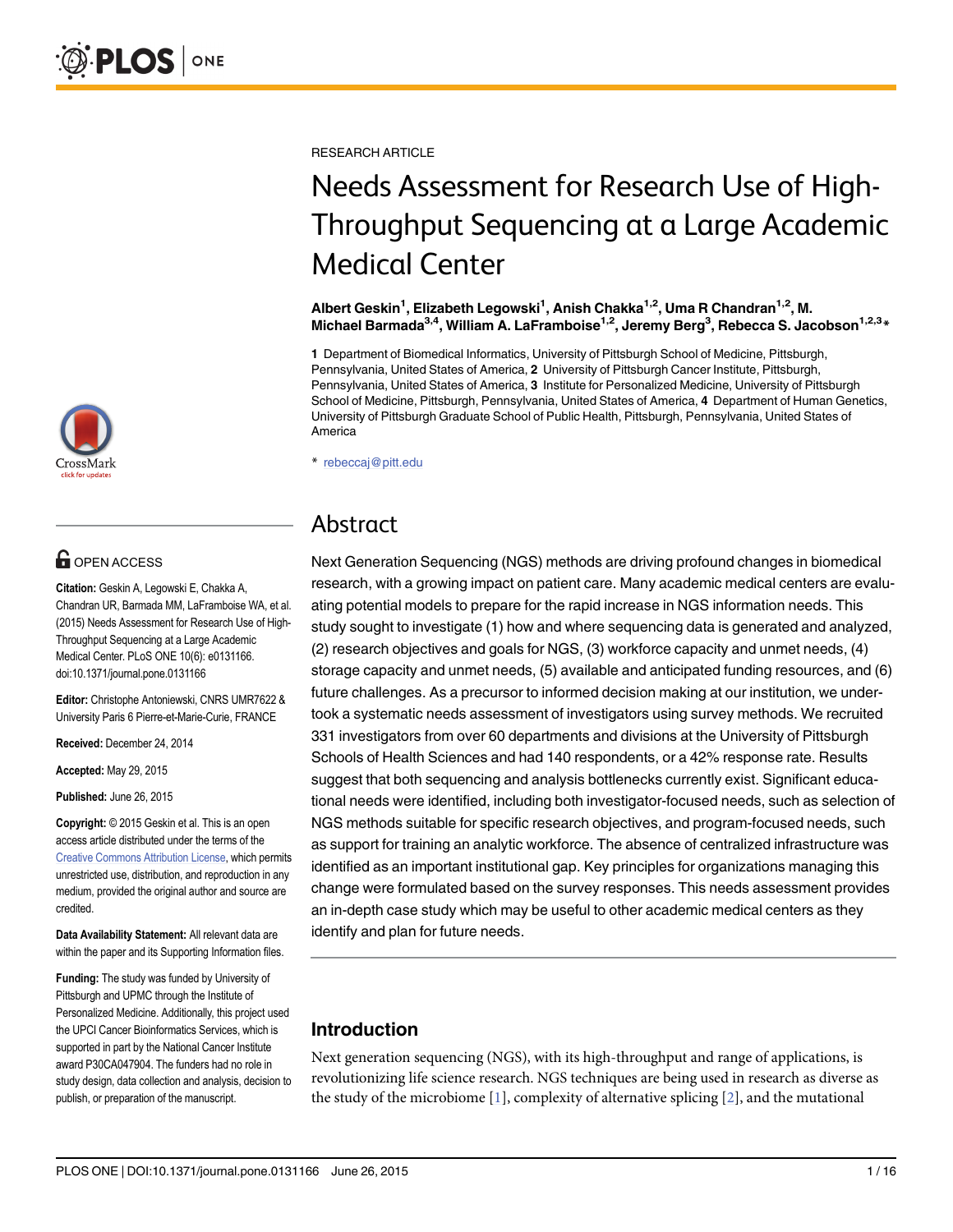<span id="page-1-0"></span>

Competing Interests: The authors have declared that no competing interests exist.

landscape in cancer [\[3\]](#page-14-0). NGS technologies are also beginning to impact the practice of medicine through the use of disease-targeted clinical sequencing  $[4]$  $[4]$ , for example in cancer treatment selection  $[5, 6]$  $[5, 6]$  $[5, 6]$  $[5, 6]$ . With further research, a more personalized, precise, and predictive model for medicine may be possible [[7](#page-14-0)]. However, wider adoption of high throughput technology could also significantly stress academic medical centers, which are already burdened by decreased resources. To better understand what institutional resources are most important to support research communities that are adopting these technologies, we developed and administered an NGS needs assessment survey to a large number of biomedical researchers at a single university associated with an academic medical center (AMC).

# **Background**

Next generation sequencing techniques developed rapidly after the publication of the first draft of the human genome, with the introduction of massively parallel sequencing (MPS) technology in 2005 [\[8](#page-14-0)]. Parallelization of NGS technologies provided a faster, higher-throughput and lower cost method for sequencing than the traditional Sanger dideoxynucleotide sequencing method [[9](#page-14-0)]. The cost of generating a whole human genome sequence reflected these advances: the cost has plummeted from the estimated price of \$2.7 billion for the first genome draft sequence in 2001 to commercial sequencing costs of approximately \$1,000 dollars for an entire genome in 2014 [[10](#page-14-0)].

There are now a number of competing NGS platforms, including Complete Genomics, Illumina HiSeq, Life Technologies SOLiD and Ion Torrent, Pacific Biosciences SMRT, and Roche 454 [[8,](#page-14-0) [11\]](#page-14-0). These platforms differ in sequencing chemistry, PCR amplification methods, read lengths, types of errors, overall error rates, and methods for downstream bioinformatics analysis  $[12]$  $[12]$  $[12]$ . Examples of specialized applications include whole genome sequencing (WGS)  $[13]$  $[13]$ , whole exome sequencing (WES) [[14](#page-14-0)], RNA-Seq [[15](#page-14-0)], ChIP-Seq [\[16\]](#page-14-0), chromatin conformation (Hi-C) [[17](#page-14-0)], and Methyl-Seq [\[18\]](#page-14-0), each with its own sophisticated data analysis pipeline. For researchers unfamiliar with these myriad technologies and applications, choosing the appropriate platform for a particular research question may appear to be a daunting challenge. The choice of platform is often determined by cost, institutional resources for sequencing, data management, storage, and bioinformatics capabilities. Our survey questions were designed to understand researchers' levels of familiarity with these emerging technologies. Additionally, the questions sought to determine researchers' current use of institutional versus external resources for each step of the sequencing pipeline.

Regardless of platform or application, NGS experiments generate large amounts of data–so called 'Big Data' [\[19](#page-14-0), [20](#page-14-0)]–posing both data management and data analysis challenges. A single human whole genome sequence can generate 100–250 GB of data; therefore, even small research projects can quickly exceed the data storage capacity of individual labs [\[21\]](#page-14-0). It can be challenging for researchers to evaluate and implement the wide variety of storage solutions, each with various benefits and drawbacks. Cloud based storage and analysis solutions offer the benefits of no startup fees, relatively inexpensive long term storage, elasticity, and relatively rapid data access [\[22](#page-14-0)–[25\]](#page-15-0). In comparison, keeping data locally in hard drives or storage arrays requires a one-time cost, provides vastly quicker data access, offers more direct control over security risks, and may have fewer regulatory complexities when compared to cloud based approaches  $[26]$  $[26]$  $[26]$ . From a budgetary perspective, all of these storage solutions are significantly more expensive than anything previously encountered in life science research. The NGS survey questions were designed to discern researchers' familiarity with storage issues, including budgetary considerations, in order to guide future recommendations for institution-wide NGS infrastructure in networking and storage.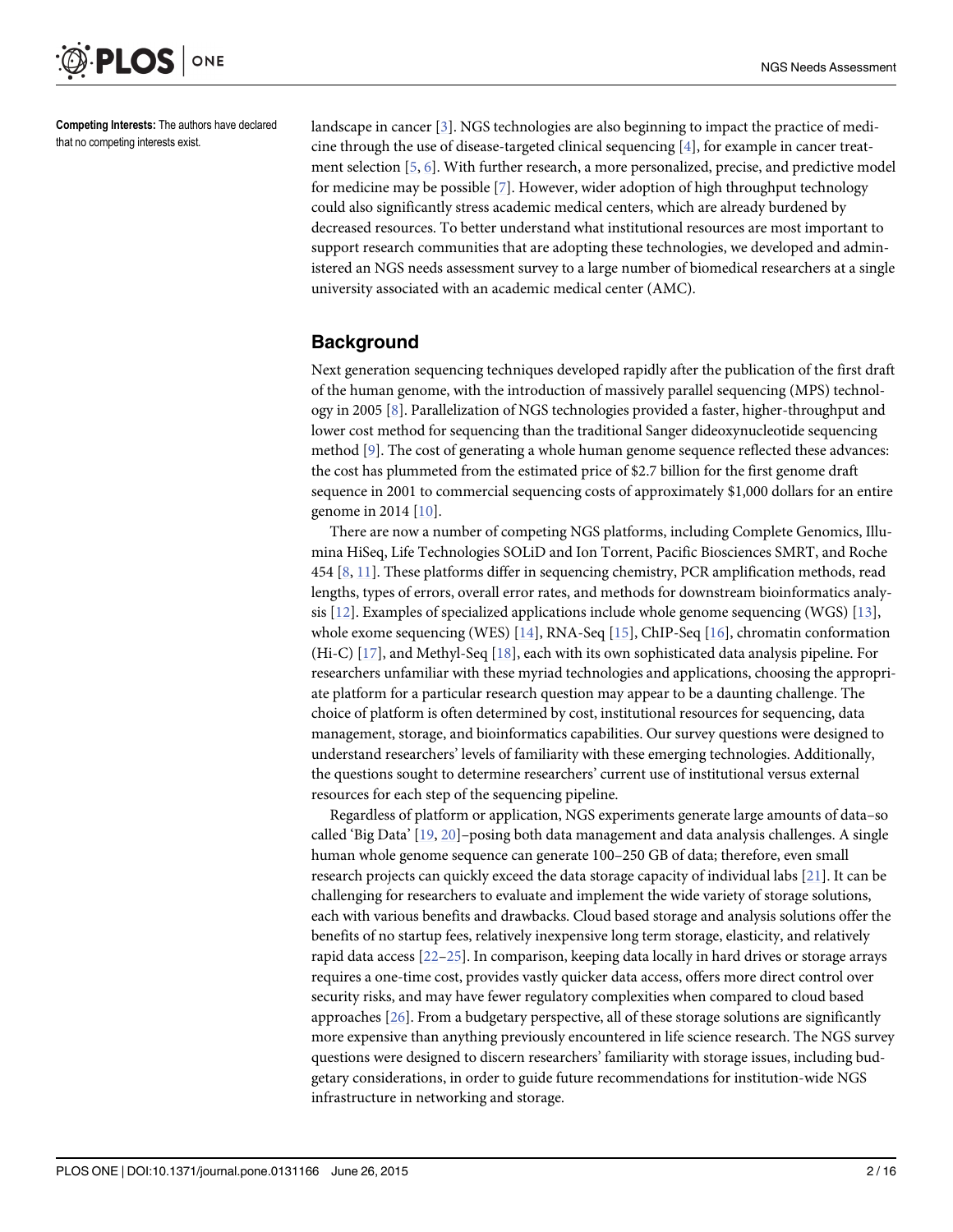<span id="page-2-0"></span>Data is considered the fourth paradigm for science, the first three being experimental, theoretical, and computational science [\[27\]](#page-15-0). NGS data offers unprecedented detail; however, the current rate of NGS data generation outpaces the rate at which we are able to analyze it. The complexity of NGS data analysis requires specialized interdisciplinary skills in biology, computing, information technology, and statistics [[28](#page-15-0), [29](#page-15-0)]. For example, a typical RNA Seq experiment analysis pipeline (alignment of reads to the reference genome, transcript quantification, and differential expression [[30](#page-15-0)]) requires all of the above-mentioned skills. With the predicted increase in demand for data analysts and the lack of personnel with bioinformatics skills, NGS data analysis could become a significant bottleneck in biomedical research. Through this study, we also sought to understand the scope of the data analysis challenge, including researchers' familiarity with computing resources such as cluster computing and whether individual investigators either have bioinformatics personnel in their laboratories or alternative solutions to meet their analysis needs.

# Materials and Methods

#### Setting

University of Pittsburgh Health Sciences (UPHS) encompasses the Schools of Medicine, Public Health, Nursing, Dental medicine, Health and Rehabilitation, and Pharmacy, and is closely affiliated with UPMC, the single largest health care provider in western Pennsylvania. More than 2,000 individual researchers are included among the health science faculty. University of Pittsburgh is currently ranked number 5 in NIH funding. The Institute of Personalized Medicine was established in 2013 by University of Pittsburgh and UPMC to apply new knowledge in genetics, genomics, and other fields to advance evidence-based medicine.

#### Survey Instrument

We developed an online survey instrument to elicit current and anticipated needs from researchers using Next Generation Sequencing (NGS) methods and data. Initial survey questions identified investigators who were currently using, planning on using, or not planning to use high throughput sequencing methods and to analyze resulting data. Investigators then responded to a set of survey questions specific to each of these three groups. Questions sought to elicit the following information: (1) how and where sequencing data is generated and analyzed, (2) research objectives and goals for NGS, (3) workforce capacity and unmet needs, (4) storage capacity and unmet needs, (5) available and anticipated funding resources, and (6) future challenges. Question types included multiple choice, Likert scale, ranking, rating scale, and fill-in-the-blank responses. Each participant answered a varying number of questions based on prior responses, ranging from a minimum of 9 and a maximum of 52 questions. The survey was created and administered on Survey Monkey.

#### **Recruitment**

Participants were identified using searches performed on NIH RePORTER, PubMed, University of Pittsburgh Digital Vita research profiles, and University of Pittsburgh Schools of Health Sciences departmental websites. RePORTER and PubMed searches were specific to University of Pittsburgh and included one query specific to next generation sequencing, and another more broadly termed for genetic data. Institutional profile searches included terms relevant to sequencing and next generation sequencing. We also included faculty from departmental websites with stated interests in human genetics, human genomics, or sequencing. The final list was vetted by university scientific leaders to identify any investigators working in this area who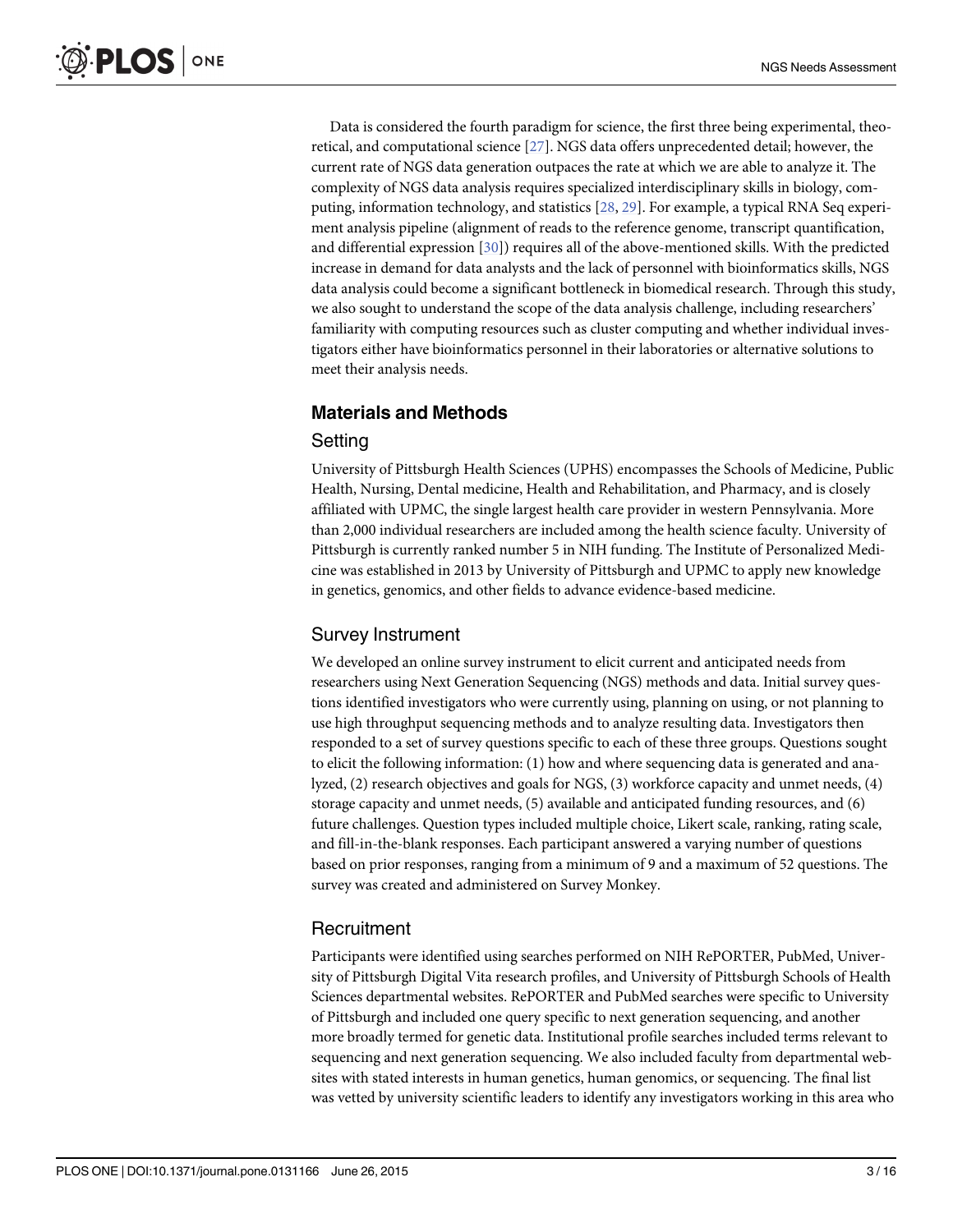were not already included. For each unique participant, we collected contact information, as well as School and Department or Division from the university directory.

#### Participants

We invited participation of 331 investigators from over 60 departments and divisions at the University of Pittsburgh Schools of Health Sciences and at the Pittsburgh Supercomputing Center. Investigators were recruited by email invitation from institutional leaders containing a link to the survey. After the initial email, one subsequent reminder was mailed. A total of 140 respondents participated in the survey, a response rate of 42%. The research was approved as an Exempt study by the University of Pittsburgh IRB (PRO12110213). No consent was obtained. An informational script was used to (1) explain the purpose of the study, (2) describe how the data would be anonymized and protected, and (3) indicate that participants were free to withdraw at any time. The University of Pittsburgh IRB approved this procedure.

#### **Results**

Results are grouped by whether researchers are currently using NGS, will use NGS in the future, or are not using or planning to use NGS data, depending on answers to initial survey questions (Table 1). The All Users group, representing 79% of the respondents, includes the 55% of investigators who are currently using NGS data (Current Users) as well as the 24% who are planning to use NGS data in the next 2 years (Future Users). The Non Users group, representing the other 21% of respondents, includes investigators who are neither currently using these methods, nor planning to use them in the next 2 years. For each group, the total number of respondents to any question may vary based on responses to prior questions. The reader is referred to supplemental material for a full listing of survey questions ([S1 File](#page-13-0)) and for raw data ([S2 File](#page-13-0)).

#### How and where NGS data are being generated

Among Current Users, 43% are currently performing high throughput sequencing within the institution. Most of these respondents indicated that they used a core facility at their institution (58%) or a university collaborator's lab (45%). Only 13% of researchers who are sequencing used an NG sequencer within their own laboratory. Among the 57% of Current Users who are not performing high throughput sequencing in the institution, 52% expect to be sequencing samples at the institution during the next two years. Eighty-two percent of these respondents expect to use a core facility at the university. In comparison, 77% of Future Users expect to begin sequencing within the institution during the next two years, and 94% of these respondents expect to use a core facility.

More than half of Current Users (56%) are outsourcing sequencing of samples to an external, non-university facility. Among these investigators, 45% are also sequencing within the university, while 55% are not performing any high-throughput sequencing within the university.

|  |  |  | Table 1. Number of respondents by use of NGS. |  |  |  |  |
|--|--|--|-----------------------------------------------|--|--|--|--|
|--|--|--|-----------------------------------------------|--|--|--|--|

| Label                | <b>Description</b>                                             | $n$ (%)       |
|----------------------|----------------------------------------------------------------|---------------|
| <b>All Users</b>     | Currently using NGS data OR plan to in next 2 years            | 111/140 (79%) |
| <b>Current Users</b> | Currently using NGS data                                       | 77/140 (55%)  |
| <b>Future Users</b>  | Not currently using NGS data but plan to in next 2 years       | 34/140 (24%)  |
| <b>Non Users</b>     | Not currently using NGS data and don't plan to in next 2 years | 29/140 (21%)  |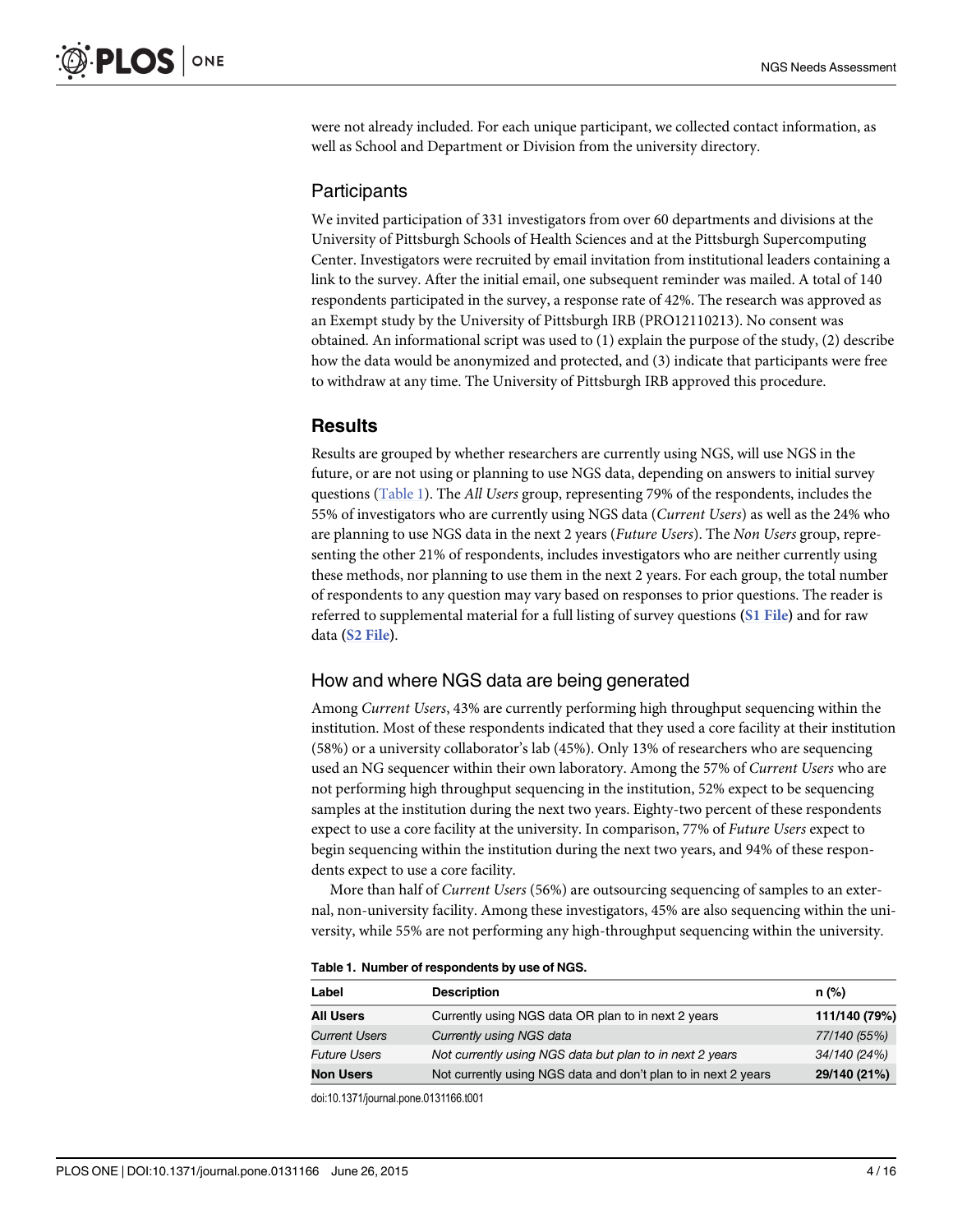<span id="page-4-0"></span>Sixty percent of these respondents have sent samples to another academic institution for sequencing, and 43% have sent samples to a commercial sequencing service. Thirty-one percent of Current Users who are not yet outsourcing samples for sequencing expect to begin outsourcing in the next two years, with 50% of respondents planning to utilize academic institutions and 50% expecting to use commercial services.

#### Where and how NGS data are being analyzed

Although the majority of the respondents did not sequence data at their laboratories, 61% of Current Users are analyzing NGS data within their own laboratory. Among investigators analyzing NGS data within their own lab, 45% are using both primary sequence and processed data, while 31% of respondents only use primary sequence data and 24% only use processed data. Additionally, 71% of the Current Users are running an NGS analysis pipeline in their own laboratory. Among investigators not analyzing NGS data within their own laboratory, 52% plan to send data to a collaborator for analysis. However, 50% of Future Users do not have any identified plans for analysis of NGS data.

Forty-six percent of Current Users are analyzing data from publicly available NGS datasets, with NCI's The Cancer Genome Atlas (TCGA) being the most common dataset used (Table 2). Respondents reported that they used 13 different public NGS datasets, and 19% reported that they used multiple public datasets.

Investigators in the All Users group have samples ready to sequence that they have been unable to sequence, including 33% of Current Users and 24% of Future Users ([Table 3](#page-5-0)). The most commonly cited obstacle to sequencing samples is cost, which 65% of respondents identified as a challenge. The second greatest obstacle, identified by 23% of respondents, is limited institutional resources. Additionally, across All Users, 31% of investigators have NGS sequencing data ready to analyze, but have been unable to do so. Among all the reasons investigators cited, lack of expertise and time are the main obstacles reported that have prevented them from analyzing data.

#### Research objectives and applications/platforms

Researchers use NGS to meet a wide variety of research objectives ([Table 4\)](#page-5-0). From a domain perspective, 37% of All Users had cancer-related disease specific research objectives, and 39% had non-cancer specific disease research objectives. Less common objectives included using NGS for population biology, evolutionary biology, and metagenomics. From a task perspective, analysis of gene expression was the most frequently cited objective (54%), followed by systems modeling and prediction (22%), and discovery of novel transcripts (21%). Fewer than 20% of respondents had other objectives, such as protein-DNA binding (17%), small RNA discovery (17%), discovery of novel splice forms (13%), and DNA modification (10%).

Sixty-five percent of All Users cited RNAseq for gene expression as the application that best suited their research objectives, followed by targeted sequencing (41%), whole genome

|  |  | Table 2. Publicly available NGS datasets used for analysis (Current Users). |  |  |  |  |  |  |
|--|--|-----------------------------------------------------------------------------|--|--|--|--|--|--|
|--|--|-----------------------------------------------------------------------------|--|--|--|--|--|--|

| <b>Dataset</b>  | n (%)       |
|-----------------|-------------|
| <b>TCGA</b>     | 11/32 (34%) |
| <b>NCBI</b>     | 2/32(6%)    |
| <b>SRA</b>      | 2/32(6%)    |
| 1000 Genomes    | 2/32(6%)    |
| <b>Numerous</b> | 6/32 (19%)  |
| Other           | 9/32 (28%)  |
| Not specified   | 1/32(3%)    |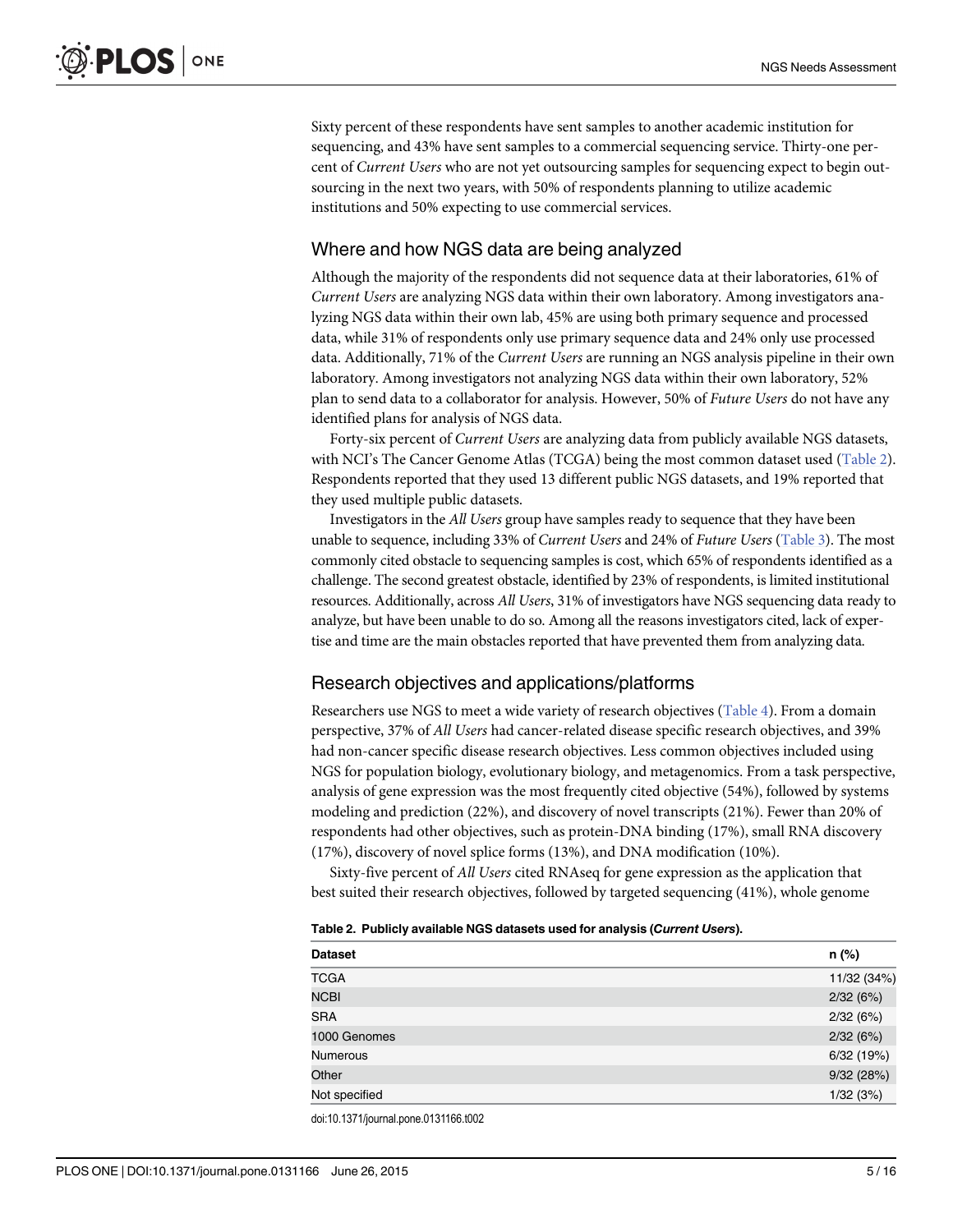| Category                           | <b>Reason Cited by Respondent</b>               | n (%)        |
|------------------------------------|-------------------------------------------------|--------------|
| Reason unable to sequence samples  | Cost/limited funds                              | 20/31 (65%)  |
|                                    | Resources at university                         | 7/31 (23%)   |
|                                    | Time/waiting for results                        | 2/31(6%)     |
|                                    | Other                                           | 2/31(6%)     |
| Reason unable to analyze sequences | Lack of Expertise                               | 8/28 (29%)   |
|                                    | Time                                            | 6/28(21%)    |
|                                    | Lack of help/support                            | $3/28(11\%)$ |
|                                    | Lack of resources                               | 3/28(11%)    |
|                                    | Funding                                         | 2/28(7%)     |
|                                    | Too much data                                   | 2/28(7%)     |
|                                    | Not complete dataset/recent acquisition of data | 2/28(7%)     |
|                                    | Low throughput by collaborator                  | 1/28(4%)     |
|                                    | Ongoing                                         | 1/28(4%)     |

<span id="page-5-0"></span>[Table 3.](#page-4-0) Reasons respondents are unable to sequence samples and analyze sequences (All Users).

doi:10.1371/journal.pone.0131166.t003

sequencing (39%), and whole exome sequencing (37%) ( $Table 5$ ). Fewer than 10% of investigators are not sure what applications would best suit their objectives. Investigators most frequently identified sequencing by synthesis (Illumina: HiSeq or MiSeq) as the platform or method best suited to their objectives. However, many are not educated about the plethora of options. Despite their experience with NGS, 34% of Current Users are not sure what platform or method would be best. Of those users, most have not investigated platform options and do not know who to consult about platform options. Future Users are even less certain about platforms and methods, with 70% not sure what best suits their objectives.

#### Workforce: current capacity and unmet needs

Among investigators who analyze NGS data within their laboratory, the number of lab personnel primarily tasked with analyzing NGS data ranged from 0 to 6. Thirty-seven percent of these respondents report that they have a single individual primarily tasked with analyzing NGS data. The vast majority of researchers reported having fewer than four individuals tasked with

#### [Table 4.](#page-4-0) Research objectives of survey respondents (All Users).

| <b>Research Objectives</b>                                                         | $n$ (%)      |
|------------------------------------------------------------------------------------|--------------|
| Cancer disease-specific variants, structural variation, or copy-number changes     | 38/104 (37%) |
| Non-cancer disease-specific variants, structural variation, or copy-number changes | 41/104 (39%) |
| Population biology                                                                 | 8/104(8%)    |
| Evolutionary biology                                                               | 8/104(8%)    |
| Metagenomics                                                                       | 6/104(6%)    |
| <b>DNA</b> modification                                                            | 10/104 (10%) |
| Protein-DNA binding                                                                | 18/104 (17%) |
| Discovery of novel transcripts (gene discovery)                                    | 22/104 (21%) |
| Discovery of novel splice forms                                                    | 13/104 (13%) |
| Small RNA discovery                                                                | 18/104 (17%) |
| Gene expression                                                                    | 56/104 (54%) |
| Systems modeling and prediction                                                    | 23/104 (22%) |
| Other                                                                              | 17/104 (16%) |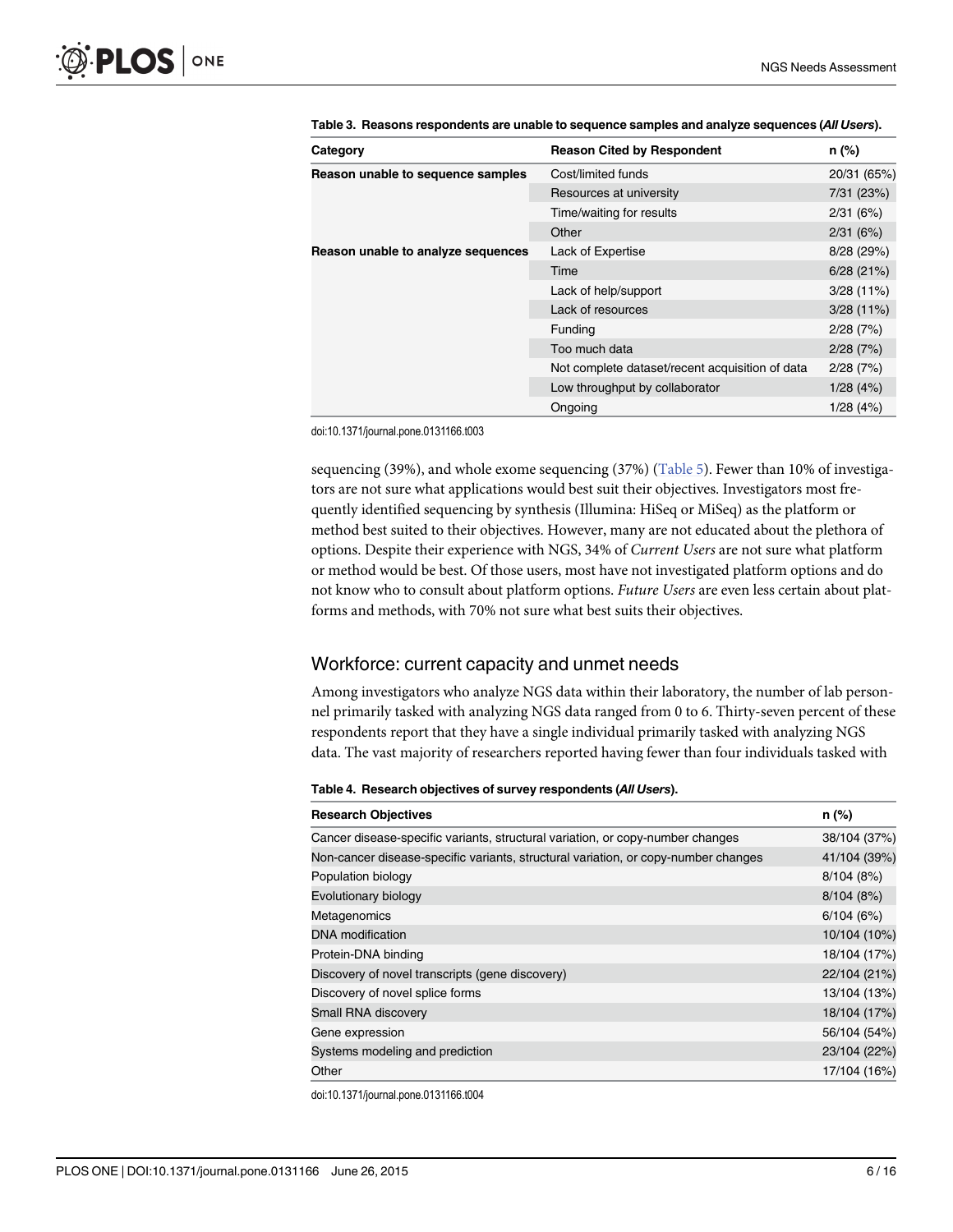<span id="page-6-0"></span>

| Category                                                | <b>Applications and Platforms/Methods</b>                   | n (%)              |
|---------------------------------------------------------|-------------------------------------------------------------|--------------------|
| Applications identified to best suit<br>objectives      | Targeted sequencing (Ampli-Seq or Target<br>Seg)            | 43/104<br>(41%)    |
|                                                         | Whole exome sequencing                                      | 38/104<br>(37%)    |
|                                                         | Whole genome sequencing                                     | 41/104<br>(39%)    |
|                                                         | RNAseq for gene expression                                  | 68/104<br>(65%)    |
|                                                         | RNAseq for intron splice junctions (novel RNA<br>discovery) | 14/104<br>(13%)    |
|                                                         | RNAseq for miRNA                                            | 28/104<br>(27%)    |
|                                                         | MethylSeq                                                   | 22/104<br>(21%)    |
|                                                         | <b>CHiPSeq</b>                                              | 28/104<br>(27%)    |
|                                                         | Not sure                                                    | 9/104(9%)          |
|                                                         | Other                                                       | 8/104 (8%)         |
| Platforms/methods identified to best suit<br>objectives | Ion semiconductor (Ion Torrent sequencing                   | 29/104<br>(28%)    |
|                                                         | Pyrosequencing (Roche 454)                                  | 13/104<br>(13%)    |
|                                                         | Sequencing by synthesis (Illumina: HiSeq or<br>MiSeq)       | 49/104<br>(47%)    |
|                                                         | Sequencing by ligation (Life SOLiD<br>sequencing)           | 7/104 (7%)         |
|                                                         | Chain termination (Sanger sequencing)                       | 11/104<br>$(11\%)$ |
|                                                         | Not sure                                                    | 47/104<br>(45%)    |
|                                                         | Other                                                       | 8/104(8%)          |

|  | Table 5. Applications and platforms/methods identified as best to suit objectives (All Users). |  |  |
|--|------------------------------------------------------------------------------------------------|--|--|
|  |                                                                                                |  |  |

doi:10.1371/journal.pone.0131166.t005

NGS analysis, with 27% of investigators employing 2 and another 27% employing 3 lab personnel. Despite the existence of a nascent workforce, only 48% of respondents who are running an NGS analysis pipeline have any staff specifically trained in bioinformatics. These trained staff members have varying levels of education in bioinformatics [\(Table 6](#page-7-0)). Furthermore, 40% of respondents with trained staff indicate that some or all of their staff are entirely self-taught.

Respondents reported that staff members had varied skills, but statistical programming and Unix and shell scripting were identified more frequently than object oriented programming and database development and management [\(Table 6](#page-7-0)). Across All Users, 26% expect to hire new staff to assist with future NGS analysis needs. A variety of skills will be sought in new staff, including statistical programming (74%), object oriented programming (70%), Unix and shell scripting (65%), and database development and management (57%).

#### Storage methods: current capacity and unmet needs

We asked Current Users to assess their current data storage needs. Thirty-four percent of Current Users do not have the data storage capacity to handle their current NGS data needs. In addition, we asked All Users about future data storage needs. Only 10% felt they have the data storage capacity to handle their future needs. Over three-quarters (76%) of respondents expect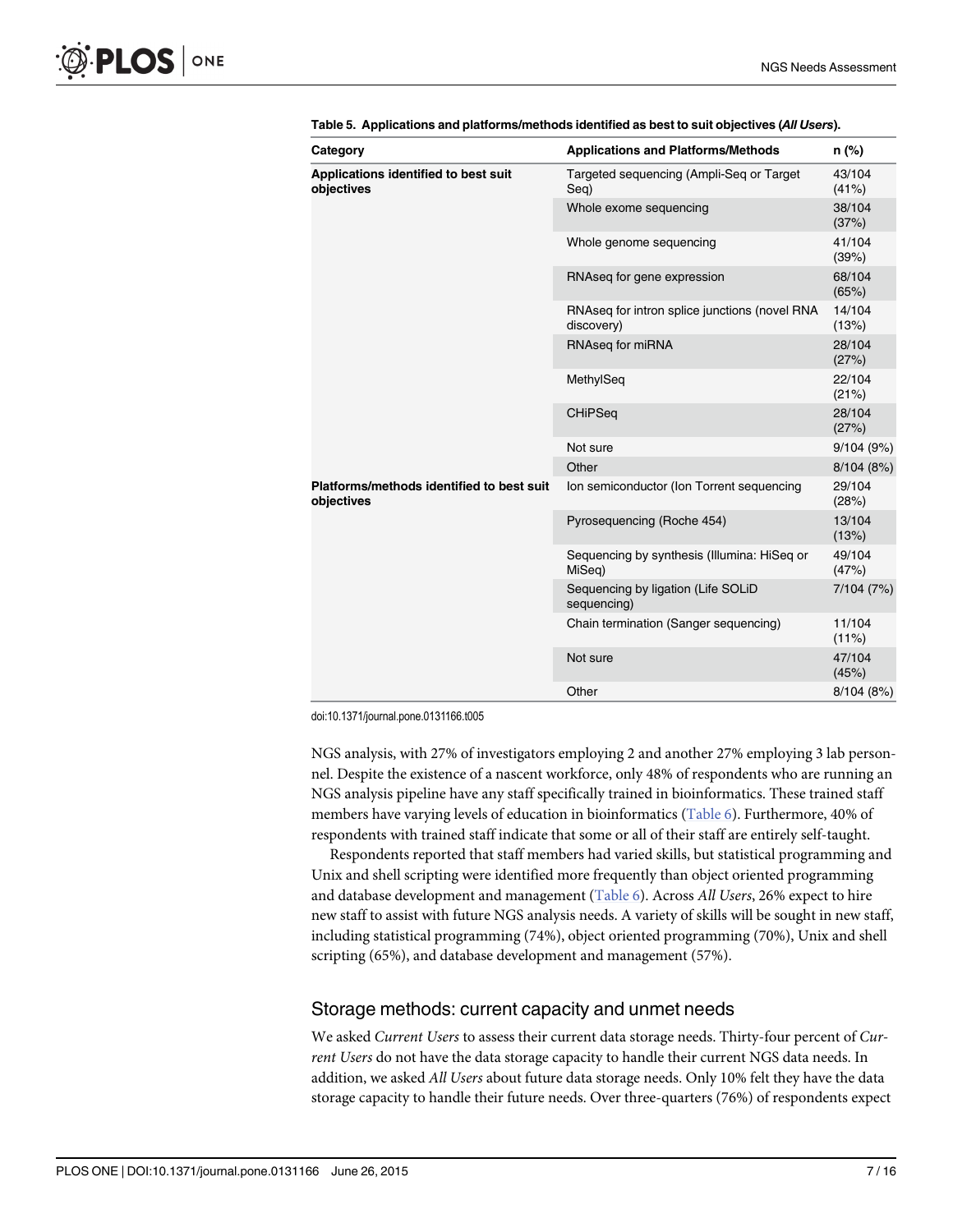<span id="page-7-0"></span>

| Category                                                                                  | <b>Training and Skills</b>                                                                   | n (%)          |
|-------------------------------------------------------------------------------------------|----------------------------------------------------------------------------------------------|----------------|
| <b>Staff members of Current Users trained in</b><br>bioinformatics: Level of education in | Entirely self-taught                                                                         | 8/20<br>(40%)  |
| bioinformatics                                                                            | Bioinformatics short course                                                                  | 7/20<br>(35%)  |
|                                                                                           | Masters in bioinformatics, computational<br>biology, computer science, or a related<br>field | 8/20<br>(40%)  |
|                                                                                           | PhD in bioinformatics, computational<br>biology, computer science, or a related<br>field     | 10/20<br>(50%) |
| Skills one or more laboratory workers possess<br>(Current Users)                          | Unix and shell scripting                                                                     | 24/42<br>(57%) |
|                                                                                           | Object oriented programming                                                                  | 15/42<br>(36%) |
|                                                                                           | Database development and management                                                          | 15/42<br>(36%) |
|                                                                                           | Statistical programming                                                                      | 22/42<br>(52%) |
|                                                                                           | Not sure                                                                                     | 13/42<br>(31%) |
| Skills sought in future NGS staff (All Users)                                             | Unix and shell scripting                                                                     | 15/23<br>(65%) |
|                                                                                           | Object oriented programming                                                                  | 16/23<br>(70%) |
|                                                                                           | Database development and management                                                          | 13/23<br>(57%) |
|                                                                                           | Statistical programming                                                                      | 17/23<br>(74%) |
|                                                                                           | Other (genetic and medical models)                                                           | 1/23<br>(4%)   |

[Table 6.](#page-6-0) Characteristics of Next Generation Sequencing workforce.

doi:10.1371/journal.pone.0131166.t006

to acquire additional storage in order to meet future storage demands. Among investigators who do not have the storage capacity to handle their current needs, 80% expect to acquire additional storage. However, there is no predominant storage method investigators expect to use, and 26% of respondents are not sure how they will meet their future storage needs.

Table 7 illustrates current and future data storage methods. The most common storage system was external hard drives, which 62% of respondents used. Many users also reported storing

| Table 7. Current and future storage methods for NGS data (Current Users). |
|---------------------------------------------------------------------------|
|---------------------------------------------------------------------------|

| Category                       | <b>Storage Method</b> | n (%)       |
|--------------------------------|-----------------------|-------------|
| <b>Currently use</b>           | External hard drive   | 40/65 (62%) |
|                                | Servers (total)       | 44/65 (68%) |
|                                | Servers in lab        | 26/65 (40%) |
|                                | Servers outside lab   | 27/65 (42%) |
|                                | Cloud storage         | 6/65(9%)    |
| <b>Expect to use in future</b> | External hard drive   | 53/65 (82%) |
|                                | Servers (total)       | 47/64 (73%) |
|                                | Servers in lab        | 39/65 (60%) |
|                                | Servers outside lab   | 23/64 (36%) |
|                                | Cloud storage         | 22/65 (34%) |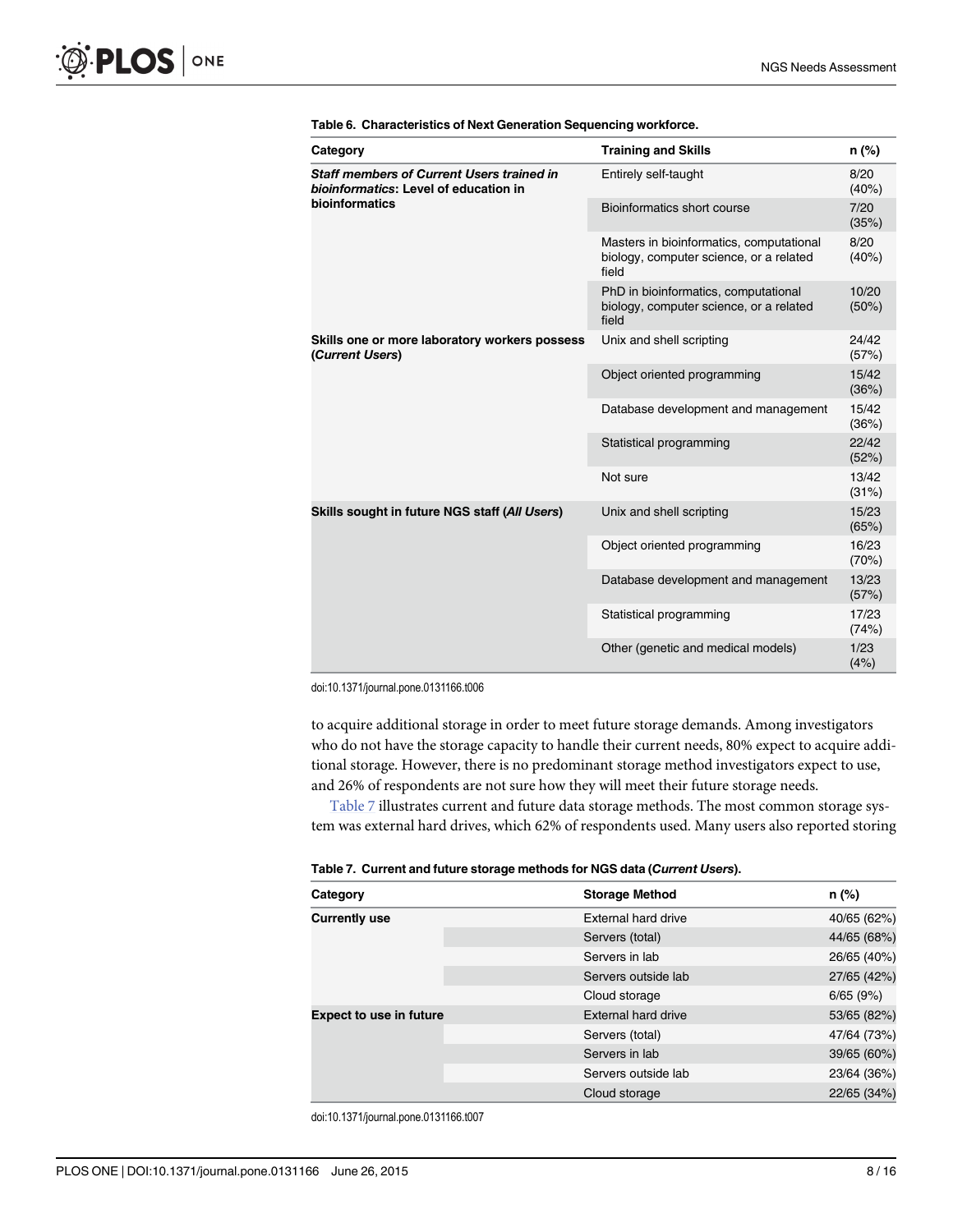<span id="page-8-0"></span>data on servers, either in their own laboratory (40%) or in other facilities (42%). Only 9% of respondents are currently using cloud storage. In the future, respondents expect to use external hard drives (82%) and servers within their labs (60%) at high levels. The largest projected increase is in the use of cloud storage, which 34% of Current Users expect to use in the future.

#### Current and anticipated costs and funding for NGS sequencing and analysis

Most Current Users reported that they have not allocated large amounts of funding to NGS sequencing and analysis, but many respondents expected to increase their funding allocations in the future (Table 8). Among Current Users, 22% had allotted no funding for performing sequencing in the past 3 years, while only 10% allotted \$100,000 or more per year. Forty-one percent of investigators allotted between \$10,000 and \$50,000 per year during this time. In comparison, analysis and storage of data were more commonly funded than sequencing. A greater number of researchers apportioned funds for analyzing and storing the data, with only 18% of respondents reporting that they had allotted no funding for the past 3 years. However, funding amounts for analyzing and storing data were much lower, with 44% of investigators allocating less than \$10,000 per year.

Respondents plan to allot more funding in the future, with 82% expecting to allocate over \$10,000 per year for sequencing over the next 3 years, compared to 62% who allotted over \$10,000 per year in the past 3 years (Table 8). Additionally, a greater proportion of NGS users plan to allocate some funding in the future, with 91% of respondents planning to allot funding for performing sequencing and 93% planning to allot funding for analysis and data storage over the next 3 years.

#### Challenges to NGS sequencing and analysis

We asked All Users about perceived challenges to analyzing and storing sequencing data, workflow, and cloud computing/storage ([Table 9](#page-9-0)). Each item was rated on a scale from 1 (not at all challenging) to 5 (very challenging). All challenges were rated as somewhat difficult to overcome

| Category                                    | <b>Funding</b>                   | n (%) Past 3<br>Years | n (%) Next 3<br>Years |
|---------------------------------------------|----------------------------------|-----------------------|-----------------------|
| Funding allotted per year for performing    | None                             | 15/68 (22%)           | 6/68(9%)              |
| sequencing                                  | Less than<br>\$10,000            | 11/68 (16%)           | 6/68(9%)              |
|                                             | \$10,000-\$49,999<br>28/68 (41%) | 35/68 (51%)           |                       |
|                                             | \$50,000-\$99,999                | 7/68 (10%)            | 13/68 (19%)           |
|                                             | \$100,000-<br>\$250,000          | 5/68(7%)              | 6/68(9%)              |
|                                             | More than<br>\$250,000           | 2/68(3%)              | 2/68(3%)              |
| Funding allotted per year for analyzing and | None                             | 12/68 (18%)           | 5/68(7%)              |
| storing data                                | Less than<br>\$10,000            | 30/68 (44%)           | 22/68 (32%)           |
|                                             | \$10,000-\$49,999                | 16/68 (24%)           | 22/38 (32%)           |
|                                             | \$50,000-\$99,999                | 5/68(7%)              | 7/68 (10%)            |
|                                             | \$100,000-<br>\$250,000          | 3/68(4%)              | 10/68 (15%)           |
|                                             | More than<br>\$250,000           | 2/68(3%)              | 2/68(3%)              |

Table 8. Funding allotted per year for Next Generation Sequencing (Current Users).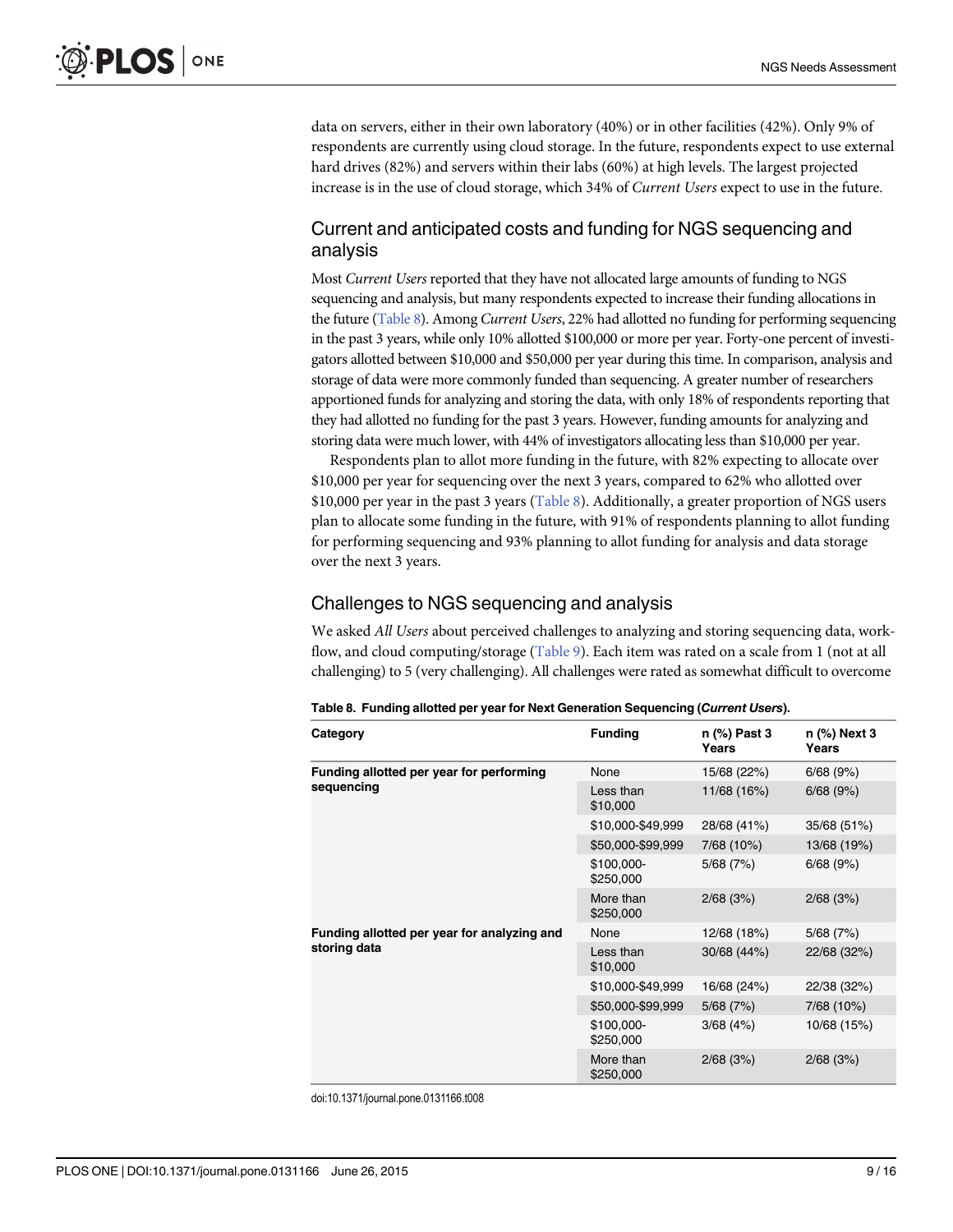<span id="page-9-0"></span>on average. Respondents ( $n = 77$ ) perceived that sample preparation or library construction was the easiest task, with an average difficulty of 2.4. The two most challenging tasks were finding a person to perform the analysis (3.6) and how to meet the cost (3.7). Almost all items in the analyzing and storing sequencing data category were rated above average difficulty (3). This indicates that there are hurdles to overcome in all categories, but that they are not insurmountable.

# Knowledge among investigators who are not planning to use NGS

A total of 29 respondents are neither currently using nor planning to use NGS data (Non Users). Among these investigators, 38% have research questions that next generation sequencing can answer. Among respondents who have research questions that NGS can answer, 30% of respondents have investigated options for sequencing. Only 10% of these respondents know what technologies, methods, or platforms to use, but 78% report that they know where to find help to make decisions about which methods, technologies, or platforms to use. However, no respondents have investigated options for analysis or know what analysis software to use.

# **Discussion**

Advances in high throughput sequencing are fundamentally changing biomedical research and patient care–supporting a new paradigm of personalized medicine that includes genomic

| Table 9. Challenges to use of Next Generation Sequencing (All Users). |  |  |  |
|-----------------------------------------------------------------------|--|--|--|
|-----------------------------------------------------------------------|--|--|--|

| Category                                               | <b>Challenges</b>                                    | Average<br><b>Difficulty</b> |
|--------------------------------------------------------|------------------------------------------------------|------------------------------|
| Challenges to analyzing and storing<br>sequencing data | Cost                                                 | 3.7                          |
|                                                        | Finding a person to perform the analysis             | 3.6                          |
|                                                        | Access to computing power to perform<br>the analysis | 3.4                          |
|                                                        | Rapidly changing tools                               | 3.3                          |
|                                                        | Management of the data                               | 3.2                          |
|                                                        | Availability of storage space                        | 3.2                          |
|                                                        | Lack of standardization of data formats              | 3.1                          |
|                                                        | Data transfer (networking)                           | 3.1                          |
|                                                        | Difficulty of using open source software             | 3.1                          |
|                                                        | Compliance with regulations and policies             | 2.8                          |
|                                                        | Access control/security                              | 2.7                          |
|                                                        | Other                                                | 1.0                          |
| <b>Challenges to workflow</b>                          | Data analysis and construction                       | 3.5                          |
|                                                        | Moving the data along the workflow                   | 3.1                          |
|                                                        | Storage                                              | 3.0                          |
|                                                        | Sharing the data with collaborators                  | 2.7                          |
|                                                        | Sequencing                                           | 2.6                          |
|                                                        | Sample prep or library construction                  | 2.4                          |
| Challenges to use of cloud computing/                  | Data transfer issues                                 | 3.4                          |
| storage                                                | Cost                                                 | 3.3                          |
|                                                        | Security                                             | 3.2                          |
|                                                        | Knowledge                                            | 3.2                          |
|                                                        | Availability                                         | 3.0                          |
|                                                        | Not advanced enough                                  | 2.9                          |
|                                                        | Other                                                | 2.3                          |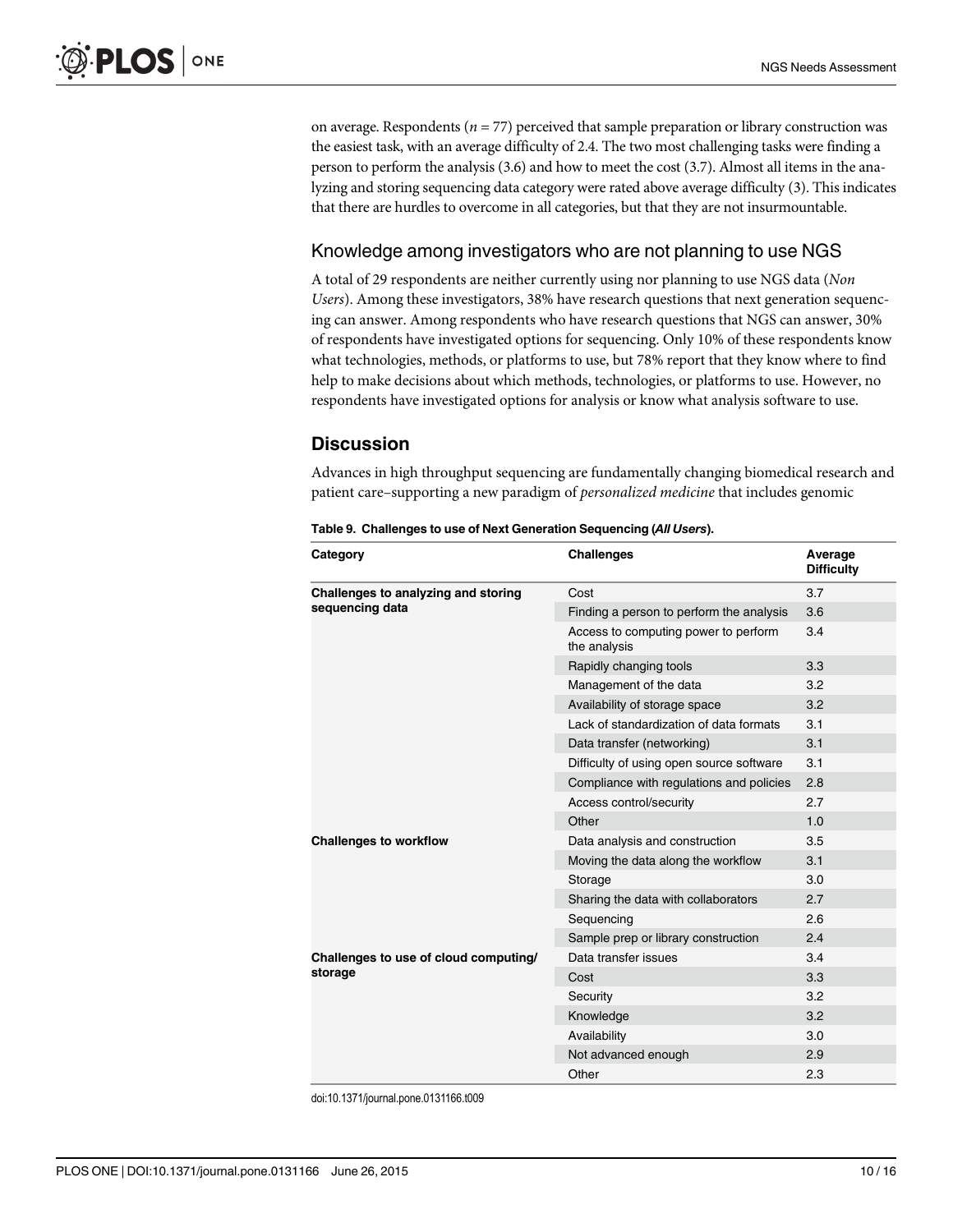<span id="page-10-0"></span>analysis as part of diagnostic and therapeutic decision-making  $[5, 6]$  $[5, 6]$  $[5, 6]$  $[5, 6]$ . Although it provides significant promise, the 'path to personalized medicine' [[7](#page-14-0)] is also likely to produce significant changes in the needs of the research community. Despite this emerging challenge, few roadmaps exist to help academic medical centers anticipate and plan for changing needs in this field. Following the establishment of the Institute for Personalized Medicine (IPM) at University of Pittsburgh, we undertook a systematic analysis of the data management needs of health sciences investigators who are either using or planning to use NGS methods. As a leading research institution (currently ranked  $5<sup>th</sup>$  in NIH funding) associated with a large verticallyintegrated health care system (UPMC), this needs assessment provides an in-depth case study which may be of use to other AMCs as they identify and plan for future needs.

This discussion is organized around a set of key principles emerging from our survey, primarily focused on development of appropriate IT infrastructure, support of analytical resources, and education. Using these principles, our institution has launched specific initiatives designed to enhance our maturing ability to support the use of next generation sequencing for translational sciences. For each principle, we provide examples from our efforts, as well as limitations and pitfalls for development within this rapidly changing environment.

#### 1. Cultivate strategic partnerships with research computing groups within the organization

The scale of NGS presents data management challenges not previously encountered by many institutions [[31](#page-15-0)–[33](#page-15-0)]. As AMCs develop information architectures, centers of expertise, and human processes to support personalized medicine initiatives, they can anticipate further strain on core resources [[21](#page-14-0)]. Institutional support for data management will likely require partnerships that extend beyond traditional AMC boundaries, such as partnerships with industry and scientific computing centers. Forging such partnerships may be an important early step in program development.

An important early step at our institution was the development of a campus-wide strategic task force designed to specifically address the institutional aspects of managing this transition. In an effort to directly address the infrastructure needs elicited from participants, the Task Force and the Institute for Personalized Medicine assisted the Schools of the Health Sciences at University of Pittsburgh in developing strategic partnerships, both internally and externally. The Pittsburgh Supercomputing Center (PSC) [[34](#page-15-0)] now hosts more than one petabyte of Pitt/ UPMC NGS data on PSC's proprietary Data Exacell parallel file system  $[35]$ –a set of high performance software and hardware building blocks for scientific computing, which is funded by the National Science Foundation. At the same time, we have significantly invested in the University Simulation and Modeling Center (SaM)[\[36](#page-15-0)], a centralized research computing group supporting several large-scale computing clusters. SaM provides high-quality, investigatorfocused software and hardware resources, as well as consultants to assist researchers in moving their analysis pipelines to a clustered computing environment. These strategic partnerships have provided researchers using NGS methods at our University with access to significant storage and computational resources.

# 2. Build for high-throughput as well as high-performance computing needs

Results from our survey suggested a wide array of research objectives that require diverse computational infrastructures. High Performance Computing (HPC) environments provide parallel computing with infrastructures built for capability over capacity. In these types of environments, jobs typically require many hundreds or even thousands of CPUs, and potentially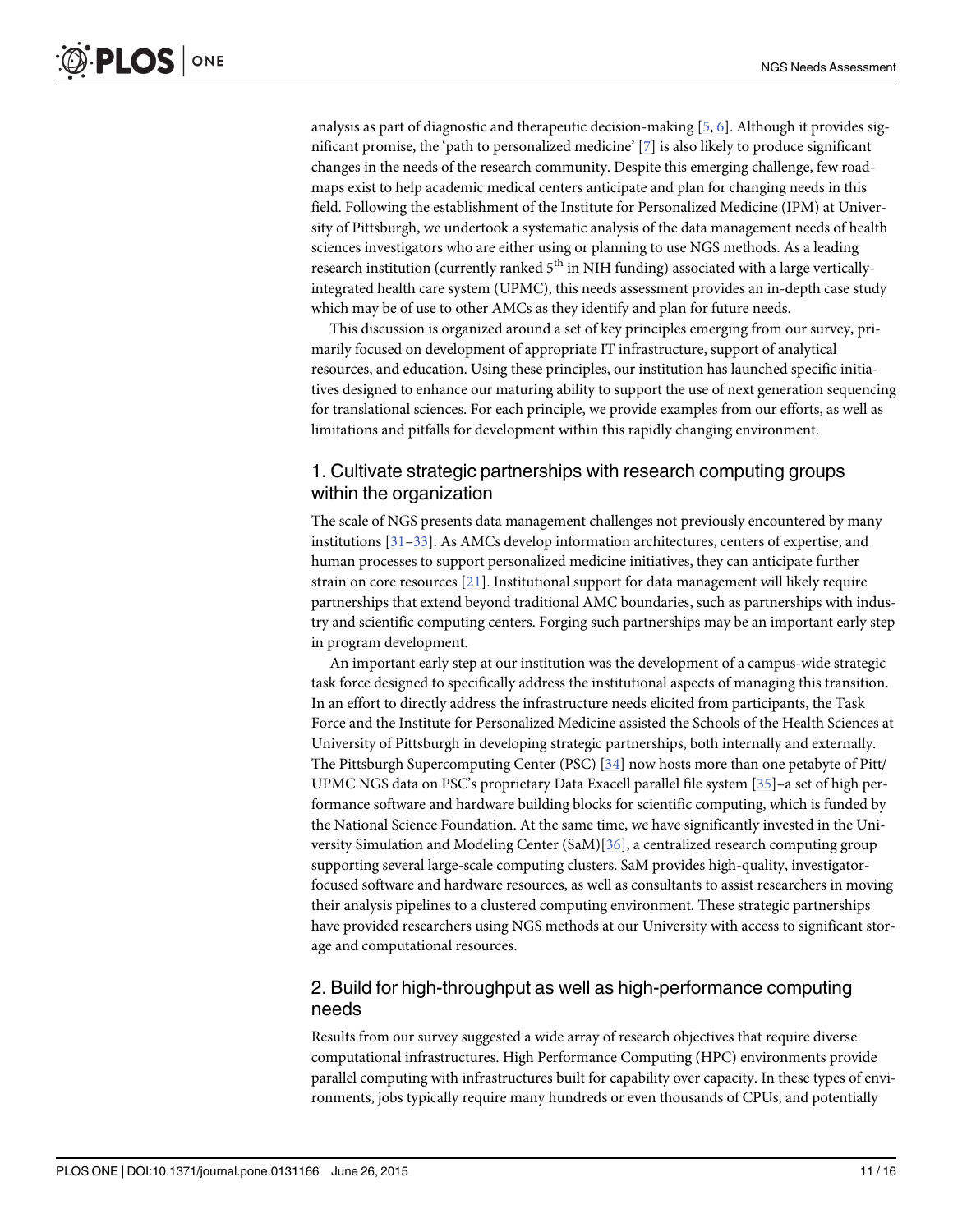<span id="page-11-0"></span>many gigabytes or even terabytes of memory, but very little storage. Job components need to communicate with one another over the entire set of CPUs. Under these conditions, large shared memory, message-passing interfaces, and low latency interconnects are essential for some important NGS computational tasks such as denovo RNA and DNA assembly. However, for most NGS computational tasks, the processing capacity may outweigh capability. In these situations, High Throughput Computing (HTC) architectures are typically preferred, allowing distribution of many thousands of jobs with low CPU requirements, and little to no inter-process communication, but much larger storage requirements. Bioinformatics pipelines can often be efficiently deployed in such HTC environments. As we develop our partnerships with the Simulation Modeling Center (SaM) and the Pittsburgh Supercomputing Center, which use both HPC and HTC environments, we are refining our understanding of how to use each set of resources to its best advantage, and how to best direct researchers to the appropriate resources for their work.

#### 3. Develop centralized NGS data management as well as analysis

Centralized computing resources such as PSC and SaM provide important physical infrastructure including compute nodes, storage, networking, security, and support for managing the regulatory compliance aspects needed for NGS research [[37\]](#page-15-0). But actual management of NGS data requires an investment beyond such physical infrastructure, including support for data provenance, integration, processing, and analysis. Specific centralized data management efforts can increase efficiency and reduce barriers to entry for investigators who are starting to use NGS in their labs. An advantage of centralizing data management infrastructure is that a diverse array of technologies can be employed to tier data based on the frequency with which the data must be accessed. Centralized infrastructure can also stage data between locations in advance of the movement to specific locations as part of the analysis workflow.

As an example, our survey showed that a large number of investigators were either currently using or interested in using TCGA data [\[38\]](#page-15-0). Consequently, we developed a process to automatically download, version, store, and update TCGA data (including BAM files) at the Pittsburgh Supercomputing Center, and to use the PSC distributed file system to make these same files available at the Simulation and Modeling Center. The process enables resources from both centers to be used with TCGA data. The Pittsburgh Genome Resource Repository (PGRR) supports a multi-investigator collaborative effort to use multi-institutional datasets such as TCGA for NGS analysis and personalized medicine. Collocating such large NGS datasets with relevant tools and compute resources at two research computing units has greatly enhanced the availability and utility of this dataset to our research community.

# 4. Anticipate future use of cloud-computing, while recognizing its limitations

Cloud-based storage and analysis are increasingly popular for NGS data [\[39](#page-15-0)], because of the relative flexibility, scalability, and affordability [\[22,](#page-14-0) [40](#page-15-0)–[42](#page-15-0)]. Genomics cloud computing providers, such as Globus Genomics, Google Genomics, and Amazon Web Services, offer services using a variety of models and pipelines. More specific cloud-based bioinformatics workflow platforms provide further capabilities [\[43](#page-15-0), [44](#page-15-0)]. These resources offer significant advantages for some NGS analysis use cases  $[24]$  $[24]$  $[24]$ , particularly for researchers who have a single set of samples to examine. In contrast, for projects which are constantly accruing participants, or for ongoing efforts such as those envisioned in a personalized medicine setting, long-term storage of large data sets and repeated re-analysis of data make in-house computing resources far more cost effective than cloud providers. For investigators working with dbGAP datasets, Data Use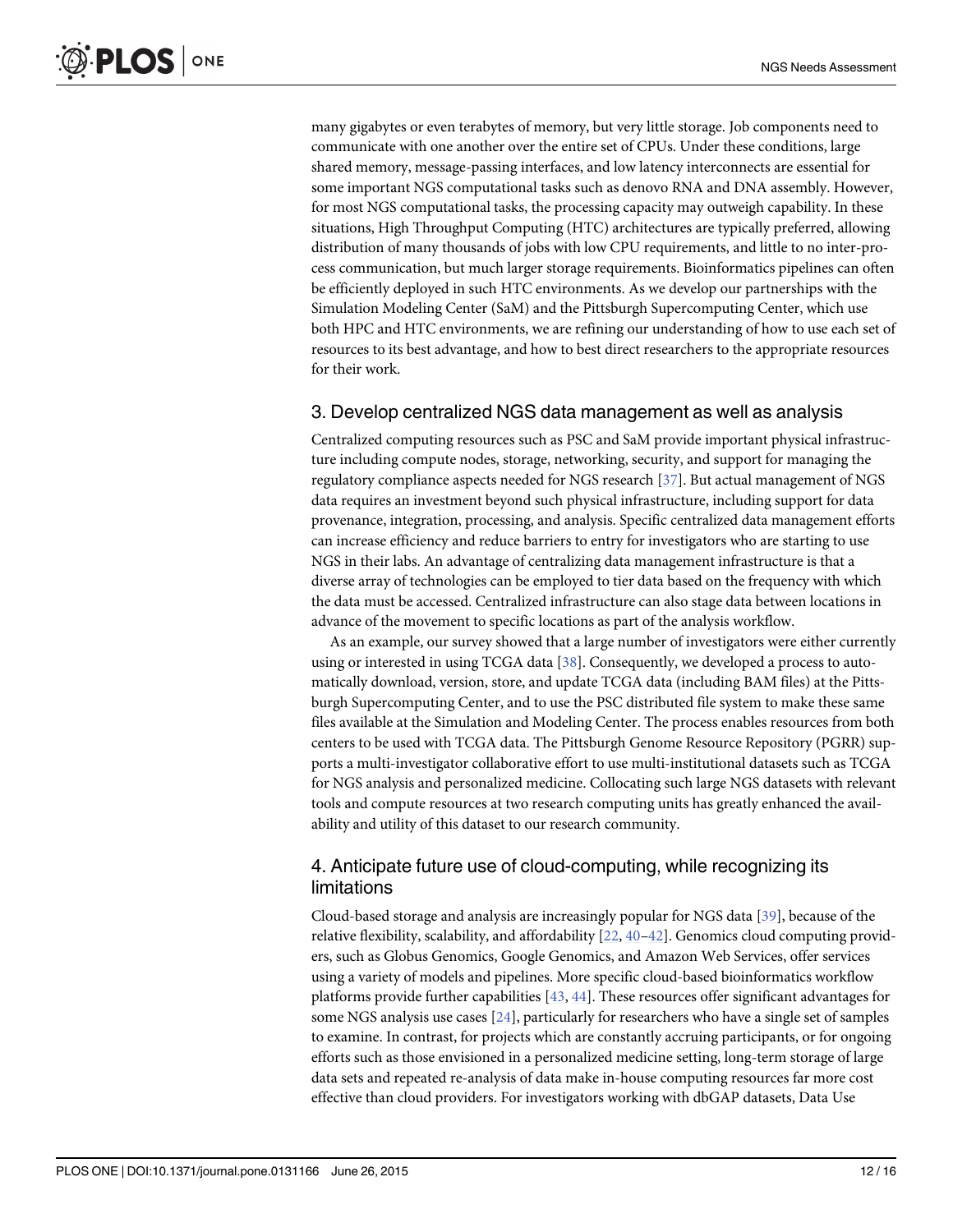<span id="page-12-0"></span>Terms previously restricted use of cloud providers for protected data. But recent shifts in NIH policy [[45](#page-15-0)], aligned with early experiments in NIH cloud-based resources, are significantly changing the landscape. Investigators in our institution are already using cloud resources for their own NGS projects, and we are beginning to consider how to leverage cloud providers through capabilities such as "cloud-bursting" (offloading jobs from overloaded computing resources in our institution to cloud providers on an as-needed basis). At the same time, many AMCs remain concerned about the wholesale use of cloud computing providers for sequencing data. Although research NGS data does not technically meet the definition of Protected Health Information, it is nonetheless sensitive personal information, incurring risk for re-identification or misuse [\[46\]](#page-15-0). New HIPAA-compliant cloud resources should help to alleviate these concerns, but will also require more significant investment for their use.

# 5. Consider institution-wide sequencing capacity and plan for sustainable growth

As shown in this survey, sequencing is an important bottleneck for NGS data processing. In our institutions, investigators are meeting their sequencing needs through a wide range of methods, from core resources to commercial providers. Choices are often specific to the needs of individual projects. Researchers may require an array of other services, from sample preparation to analysis and storage, as well as expertise in interpretation. Access to sequencing resources is becoming increasingly routine, and even amenable to "comparison shopping" through marketplace applications such as GenoHub  $[47]$  $[47]$  $[47]$ . In many respects, the key barrier is now cost. With a tightened NIH budget, traditional sources of funding are greatly reduced. Pilot programs such as those offered locally through Cancer Center Support Grants and Clinical and Translational Sciences Awards can provide vital seed funding for investigators to accrue preliminary data for grant applications. However, a more cohesive and long term strategy is needed to develop a sustainable model for funding NGS data generation. This could include negotiating larger volume contracts at reduced price and/or enhanced service, or explicitly funneling low complexity projects to commodity resources. Institutions that address these problems early on may benefit as demand increases.

# 6. Develop core analytic groups with financial model for escalating needs

NGS analysis requires specialized expertise that blends biological, statistical, computational, and communication skills  $[48]$ . AMCs can anticipate the need for more analytic capabilities as demand increases. While researchers can be expected to contribute to the costs of these core analytic groups, it is impractical to expect that all operational costs can be absorbed by the projects themselves. Using a cost-sharing model where a portion of the support for core analytical groups is provided by the University and a portion is shouldered by the investigators, we have increased our analytic capabilities significantly. As investigators request analytic help from our Bioinformatics Core Service, we apportion analysis time and hire new analysts as workloads increase. Institutional resources help cover intervals with lighter workloads, and enable hiring of new analysts before they reach 100% salary coverage.

# 7. Invest in bioinformatics training at all levels

Significant educational needs were identified in this rapidly changing domain. Individuals currently tasked with analyzing NGS data in individual labs often have very limited training in bioinformatics. To meet these immediate needs, workshops and other short-term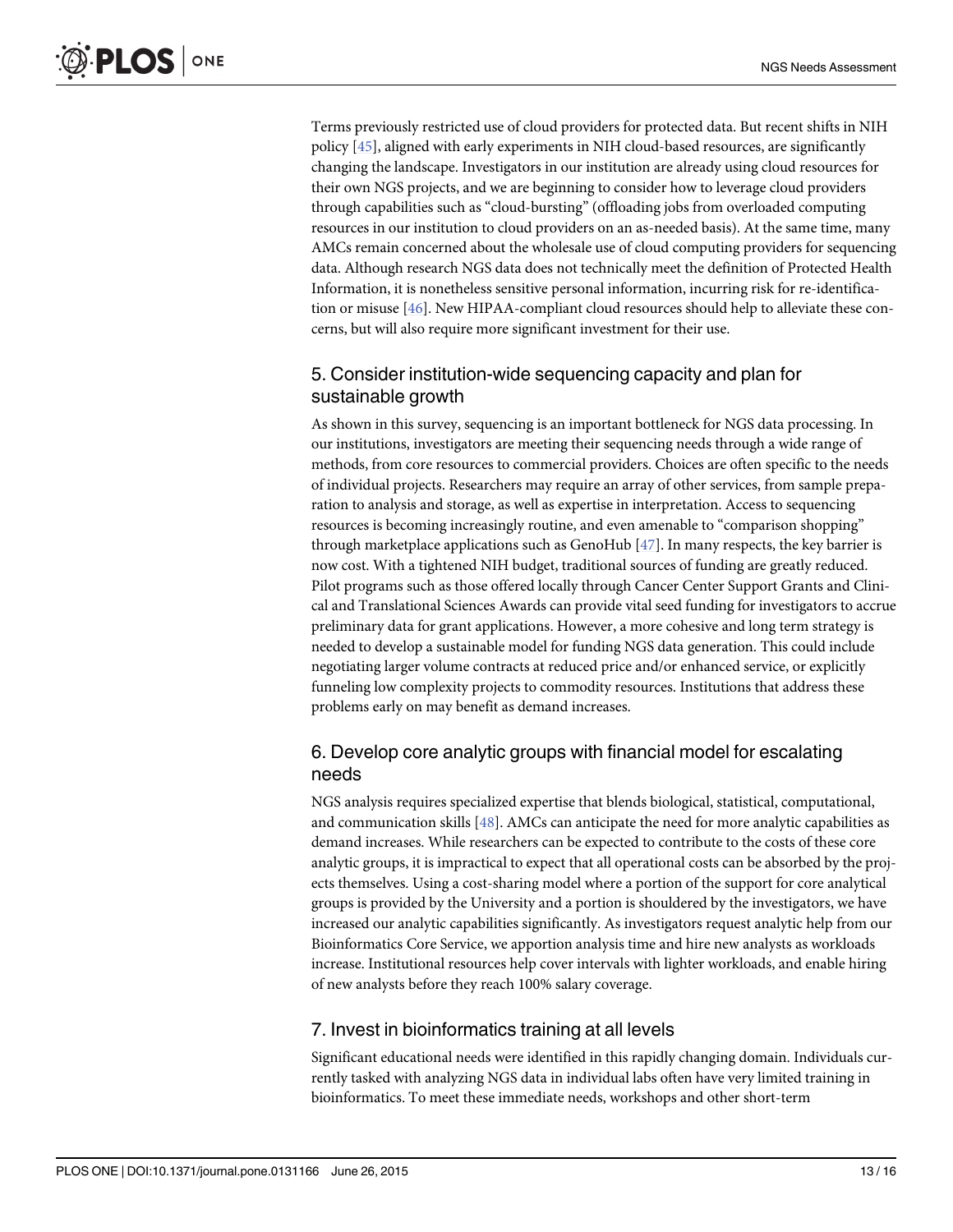<span id="page-13-0"></span>programming for laboratory staff engaged in NGS analysis can provide an immediate way to address educational gaps. At our institution, an intensive three week summer NGS workshop run by one of our authors (MB) provides hands-on training in NGS analysis using datasets, tools, and infrastructures available at our institution. Over 250 individuals have attended this workshop in the last three years. This program fills a critical niche for training staff, students, and postdocs who are working with NGS data. An advantage of a workshop run within the institution is that it fosters development of a community among analysts in the research labs, and between these individuals and the analysts in the bioinformatics core services. Institutions also need to further invest in NGS by addressing educational gaps with long-term strategies, such as developing, sustaining, and expanding formal bioinformatics undergraduate and graduate programs. As a result of this survey and current trends in genomics and bioinformatics, we are expanding several existing graduate training programs and are partnering with other departments such as Computer Science and Information Science to develop innovative new training programs. Looking forward, federal support for programs that seek to retrain qualified bioscience PhDs and postdoctoral trainees may also help establish a larger bioinformatics workforce.

# **Conclusions**

This study provides an in-depth analysis of the current and planned use of NGS data analysis for health sciences research at a single academic medical center. Our findings suggest significant institutional challenges that AMCs can address to enhance their capacity for growth in genomic medicine, including infrastructure issues, support for centralized analytic resources, and education. Key principles for change management in this rapidly evolving space are presented. Based on these principles, our institution has taken initial steps towards development of Big Data infrastructure. Early strategic planning by AMCs will help to prevent the development of individuallytargeted solutions, which may produce considerable fractionation of resources and duplication of services. Development of a campus-wide task force to address infrastructure and analytic issues is recommended to ensure that all members of the community benefit from the proposed changes.

# Supporting Information

[S1 File.](http://www.plosone.org/article/fetchSingleRepresentation.action?uri=info:doi/10.1371/journal.pone.0131166.s001) NGS Needs Assessment Survey Instrument. The file includes the entire survey instrument as an enumeration of questions, question types, and enumerated answers, along with description of branching logic and the total number of individuals who were asked each question based on the branching logic. (DOCX)

[S2 File.](http://www.plosone.org/article/fetchSingleRepresentation.action?uri=info:doi/10.1371/journal.pone.0131166.s002) Raw Data from Survey Results. The file includes all counts used to generate results reported, including statements and tables. (DOCX)

#### Acknowledgments

We are deeply indebted to Julia Corrigan in the Department of Biomedical Informatics for her expert review and editing of this manuscript.

#### Author Contributions

Conceived and designed the experiments: AG EL AC UC MMB WAL JB RSJ. Performed the experiments: AG EL RSJ. Analyzed the data: AG EL RSJ. Wrote the paper: AG EL AC UC MMB WAL JB RSJ.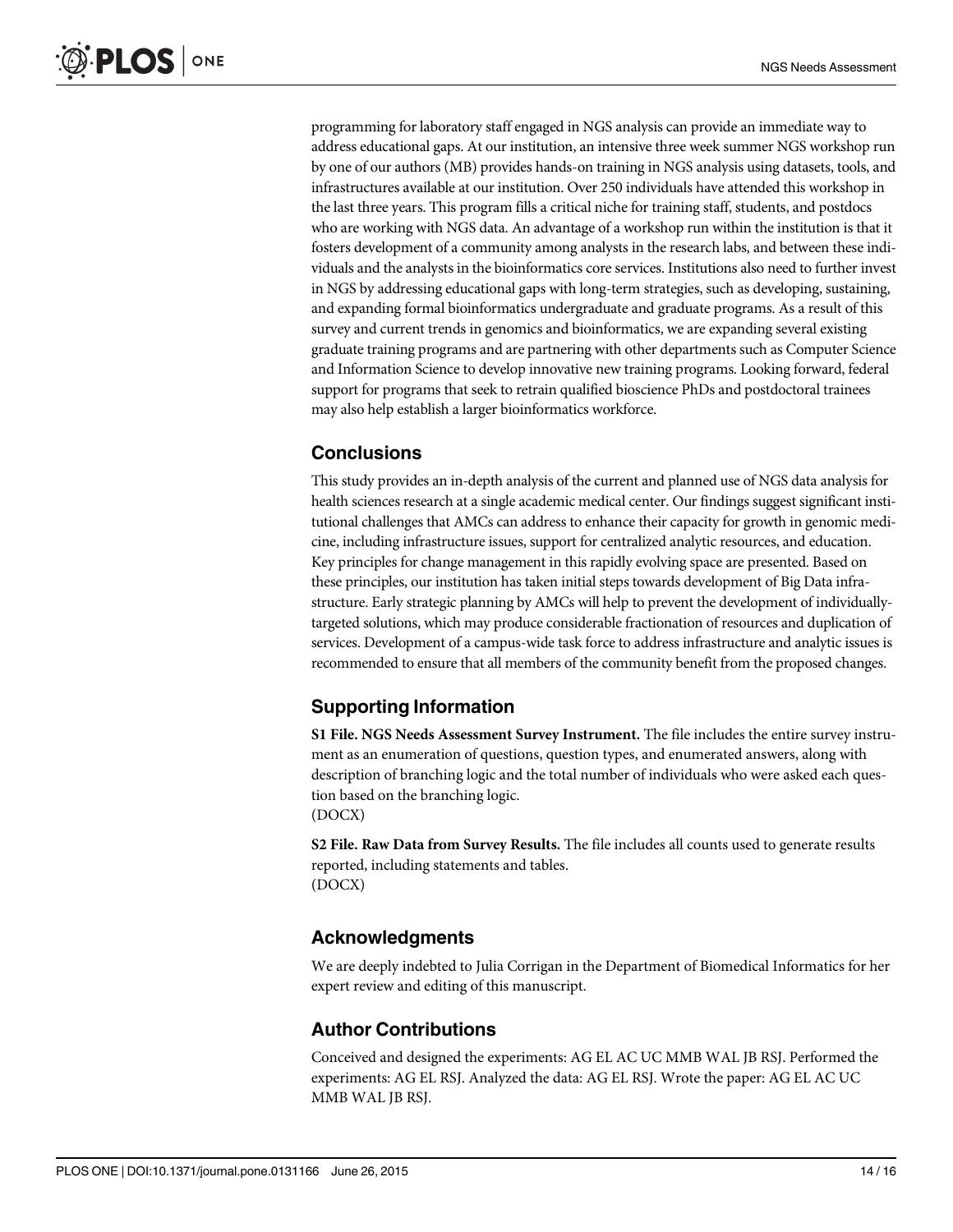#### <span id="page-14-0"></span>References

- [1.](#page-0-0) Human Microbiome Project C. Structure, function and diversity of the healthy human microbiome. Nature. 2012; 486(7402):207–14. doi: [10.1038/nature11234](http://dx.doi.org/10.1038/nature11234) PMID: [22699609;](http://www.ncbi.nlm.nih.gov/pubmed/22699609) PubMed Central PMCID: PMC3564958.
- [2.](#page-0-0) Martin JA, Wang Z. Next-generation transcriptome assembly. Nat Rev Genet. 2011; 12(10):671–82. doi: [10.1038/nrg3068](http://dx.doi.org/10.1038/nrg3068) PMID: [21897427.](http://www.ncbi.nlm.nih.gov/pubmed/21897427)
- [3.](#page-1-0) Vogelstein B, Papadopoulos N, Velculescu VE, Zhou S, Diaz LA Jr., Kinzler KW. Cancer genome landscapes. Science. 2013; 339(6127):1546–58. doi: [10.1126/science.1235122](http://dx.doi.org/10.1126/science.1235122) PMID: [23539594](http://www.ncbi.nlm.nih.gov/pubmed/23539594); PubMed Central PMCID: PMC3749880.
- [4.](#page-1-0) Biesecker LG, Green RC. Diagnostic clinical genome and exome sequencing. N Engl J Med. 2014; 370 (25):2418–25. Epub 2014/06/19. doi: [10.1056/NEJMra1312543](http://dx.doi.org/10.1056/NEJMra1312543) PMID: [24941179.](http://www.ncbi.nlm.nih.gov/pubmed/24941179)
- [5.](#page-1-0) Frampton GM, Fichtenholtz A, Otto GA, Wang K, Downing SR, He J, et al. Development and validation of a clinical cancer genomic profiling test based on massively parallel DNA sequencing. Nature biotechnology. 2013; 31(11):1023–31. doi: [10.1038/nbt.2696](http://dx.doi.org/10.1038/nbt.2696) PMID: [24142049](http://www.ncbi.nlm.nih.gov/pubmed/24142049).
- [6.](#page-1-0) Mardis E, Dhillon P. Revolutionizing cancer care with next-generation sequencing: an interview with Elaine Mardis. Dis Model Mech. 2014; 7(3):313–7. doi: [10.1242/dmm.015396](http://dx.doi.org/10.1242/dmm.015396) PMID: [24609032;](http://www.ncbi.nlm.nih.gov/pubmed/24609032) PubMed Central PMCID: PMC3944491.
- [7.](#page-1-0) Hamburg MA, Collins FS. The path to personalized medicine. N Engl J Med. 2010; 363(4):301–4. doi: [10.1056/NEJMp1006304](http://dx.doi.org/10.1056/NEJMp1006304) PMID: [20551152](http://www.ncbi.nlm.nih.gov/pubmed/20551152).
- [8.](#page-1-0) Mardis ER. A decade's perspective on DNA sequencing technology. Nature. 2011; 470(7333):198– 203. doi: [10.1038/nature09796](http://dx.doi.org/10.1038/nature09796) PMID: [21307932](http://www.ncbi.nlm.nih.gov/pubmed/21307932).
- [9.](#page-1-0) Technology E.C. H.: The \$1000 genome. Nature. 2013; 507(7492):294–5.
- [10.](#page-1-0) Hayden EC. Technology: The \$1,000 genome. Nature. 2014; 507(7492):294–5. Epub 2014/03/22. doi: [10.1038/507294a](http://dx.doi.org/10.1038/507294a) 507294a [pii]. PMID: [24646979.](http://www.ncbi.nlm.nih.gov/pubmed/24646979)
- [11.](#page-1-0) Metzker ML. Sequencing technologies—the next generation. Nat Rev Genet. 2010; 11(1):31–46. doi: [10.1038/nrg2626](http://dx.doi.org/10.1038/nrg2626) PMID: [19997069](http://www.ncbi.nlm.nih.gov/pubmed/19997069).
- [12.](#page-1-0) Liu L, Li Y, Li S, Hu N, He Y, Pong R, et al. Comparison of next-generation sequencing systems. J Biomed Biotechnol. 2012; 2012:251364. doi: [10.1155/2012/251364](http://dx.doi.org/10.1155/2012/251364) PMID: [22829749](http://www.ncbi.nlm.nih.gov/pubmed/22829749); PubMed Central PMCID: PMC3398667.
- [13.](#page-1-0) Ng PC, Kirkness EF. Whole genome sequencing. Methods Mol Biol. 2010; 628:215–26. doi: [10.1007/](http://dx.doi.org/10.1007/978-1-60327-367-1_12) [978-1-60327-367-1\\_12](http://dx.doi.org/10.1007/978-1-60327-367-1_12) PMID: [20238084](http://www.ncbi.nlm.nih.gov/pubmed/20238084).
- [14.](#page-1-0) Rabbani B, Tekin M, Mahdieh N. The promise of whole-exome sequencing in medical genetics. J Hum Genet. 2014; 59(1):5-15. doi: [10.1038/jhg.2013.114](http://dx.doi.org/10.1038/jhg.2013.114) PMID: 24196381
- [15.](#page-1-0) Wang Z, Gerstein M, Snyder M. RNA-Seq: a revolutionary tool for transcriptomics. Nat Rev Genet. 2009; 10(1):57–63. doi: [10.1038/nrg2484](http://dx.doi.org/10.1038/nrg2484) PMID: [19015660](http://www.ncbi.nlm.nih.gov/pubmed/19015660)
- [16.](#page-1-0) Park PJ. ChIP-seq: advantages and challenges of a maturing technology. Nat Rev Genet. 2009; 10 (10):669–80. doi: [10.1038/nrg2641](http://dx.doi.org/10.1038/nrg2641) PMID: [19736561](http://www.ncbi.nlm.nih.gov/pubmed/19736561)
- [17.](#page-1-0) van Berkum NL, Lieberman-Aiden E, Williams L, Imakaev M, Gnirke A, Mirny LA, et al. Hi-C: a method to study the three-dimensional architecture of genomes. J Vis Exp. 2010;(39: ). doi: [10.3791/1869](http://dx.doi.org/10.3791/1869) PMID: [20461051;](http://www.ncbi.nlm.nih.gov/pubmed/20461051) PubMed Central PMCID: PMC3149993.
- [18.](#page-1-0) Krueger F, Kreck B, Franke A, Andrews SR. DNA methylome analysis using short bisulfite sequencing data. Nature methods. 2012; 9(2):145–51. doi: [10.1038/nmeth.1828](http://dx.doi.org/10.1038/nmeth.1828) PMID: [22290186.](http://www.ncbi.nlm.nih.gov/pubmed/22290186)
- [19.](#page-1-0) Howe D, Costanzo M, Fey P, Gojobori T, Hannick L, Hide W, et al. Big data: The future of biocuration. Nature. 2008; 455(7209):47–50. doi: [10.1038/455047a](http://dx.doi.org/10.1038/455047a) PMID: [18769432;](http://www.ncbi.nlm.nih.gov/pubmed/18769432) PubMed Central PMCID: PMC2819144.
- [20.](#page-1-0) Schadt EE, Linderman MD, Sorenson J, Lee L, Nolan GP. Computational solutions to large-scale data management and analysis. Nat Rev Genet. 2010; 11(9):647–57. Epub 2010/08/19. doi: [10.1038/](http://dx.doi.org/10.1038/nrg2857) [nrg2857](http://dx.doi.org/10.1038/nrg2857) nrg2857 [pii]. PMID: [20717155;](http://www.ncbi.nlm.nih.gov/pubmed/20717155) PubMed Central PMCID: PMC3124937.
- [21.](#page-1-0) Sboner A, Mu XJ, Greenbaum D, Auerbach RK, Gerstein MB. The real cost of sequencing: higher than you think! Genome Biol. 2011; 12(8):125. doi: [10.1186/gb-2011-12-8-125](http://dx.doi.org/10.1186/gb-2011-12-8-125) PMID: [21867570;](http://www.ncbi.nlm.nih.gov/pubmed/21867570) PubMed Central PMCID: PMC3245608.
- [22.](#page-1-0) Dudley JT, Pouliot Y, Chen R, Morgan AA, Butte AJ. Translational bioinformatics in the cloud: an affordable alternative. Genome medicine. 2010; 2(8):51. doi: [10.1186/gm172](http://dx.doi.org/10.1186/gm172) PMID: [20691073](http://www.ncbi.nlm.nih.gov/pubmed/20691073); PubMed Central PMCID: PMC2945008.
- 23. Bao R, Huang L, Andrade J, Tan W, Kibbe WA, Jiang H, et al. Review of current methods, applications, and data management for the bioinformatics analysis of whole exome sequencing. Cancer informatics. 2014; 13(Suppl 2):67–82. doi: [10.4137/CIN.S13779](http://dx.doi.org/10.4137/CIN.S13779) PMID: [25288881](http://www.ncbi.nlm.nih.gov/pubmed/25288881); PubMed Central PMCID: PMC4179624.